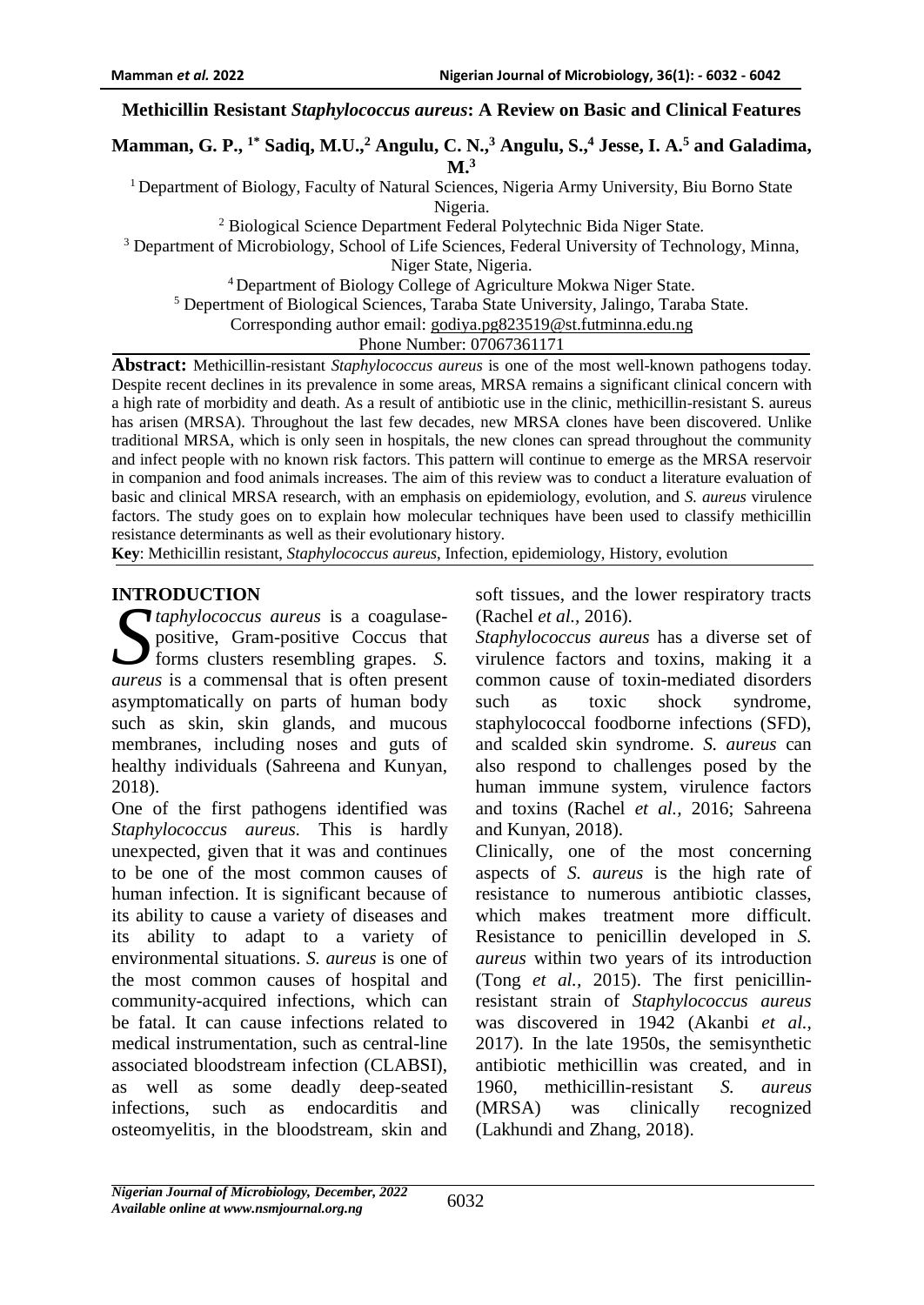*S. aureus* epidemics linked to antibiotic resistance come in waves (Akanbi *et al.,* 2017). Epidemic of penicillin-resistant bacteria following *S. aureus* strains were the so-called "archaic" MRSA strains, which were initially discovered in the United Kingdom. Initially, the outbreak was mostly confined to Europe. However, new lineages began to develop in the 1980s, resulting in a worldwide catastrophe that is still ongoing (Akanbi *et al.,* 2017).

Methicillin-resistant *S. aureus* infections are associated with higher mortality rates than infections caused by methicillin-susceptible *S. aureus* strains. Furthermore, they lead to longer hospital stays and higher health-care costs (Bale *et al.,* 2018). MRSA strains produce an altered penicillin-binding protein (PBP) that has a lower affinity for most semisynthetic penicillins, as mentioned below. MecA, an acquired gene, encodes the protein (Bale *et al.,* 2018). This methicillinresistant genetic component is carried by the staphylococcal cassette chromosome mec (SCCmec), a mobile genetic element (MGE) (Cuny *et al.,* 2015; Bitrus *et al.,* 2017). As a result, the acquisition and insertion of these mobile genetic elements into the chromosomes of susceptible staphylococci strains is responsible for the formation of methicillin-resistant staphylococci strains. The development of antibiotic resistance has been a problem to the medical community in terms of staphylococcal infection treatment and control. In most cases, MRSA is responsible for 25 to 50 percent of *S. aureus* infections in hospitals. Their high morbidity and mortality, as well as their resistance to all available penicillins and most other ßlactam drugs (except ceftaroline and ceftobiprole), make them a major concern (Rahimi*,* 2016).

MRSA was formerly only linked to healthcare settings, such as hospitals and other medical facilities, as well as the people who worked in them. It has, nevertheless, become a major source of community-acquired diseases and has established reservoirs in both environments. As a result, MRSA isn't

just a nosocomial pathogen any longer. Since they were initially documented in the 1980s, community-acquired MRSA infections have become more common (Harrison *et al.,* 2013; Perrero *et al.,* 2014). The widespread introduction of communityassociated MRSA (CA-MRSA) strains, the epidemiology of MRSA may have changed. These strains were formerly linked to skin and soft tissue infections (SSTIs), but they now can because illnesses associated with health care (Harrison *et al.,* 2013; Perrero *et al.,* 2014), CA-MRSA differs from hospitalassociated MRSA (HA-MRSA) in that it is resistant to fewer non-lactam antibiotics, has a smaller form of SCCmec, and frequently produces the cytotoxin Panton-Valentine leukocidin (PVL) (Akanbi *et al.,* 2017). CA-MRSA strains have traditionally been restricted to people outside of health-care settings, as previously stated. MRSA's prevalence and epidemiology are always evolving, with new MRSA clones arising in different parts of the world. The following sections discuss the epidemiology and history of MRSA; MRSA resistance mechanism, evolution and virulent factor of *S. aureus.* 

### **Antibiotic Resistance in** *S. aureus*

Antibiotic resistance is believed to have emerged in four waves in *Staphylococcus aureus*, the most recent of which was the appearance of community-acquired methicillin-resistant *S. aureus* (Hiramatsu *et al.,* 2014). Antibiotics were not previously used to treat *S. aureus*. *Staphylococcus aureus* resistant strains were uncommon outside of the hospital environment (Hiramatsu *et al.,* 2014).

Following World War II and the widespread use of antibiotics, penicillin-resistant *S. aureus* emerged. Resistance to penicillin is associated with production of penicillinase, a predominantly extracellular enzyme that hydrolyses the β-lactam carrying antibiotics encoded by blaZ gene controlled by two adjacent regulatory genes, the anti-repressor bla RI and the repressor blaI (Bitrus *et al.,* 2018).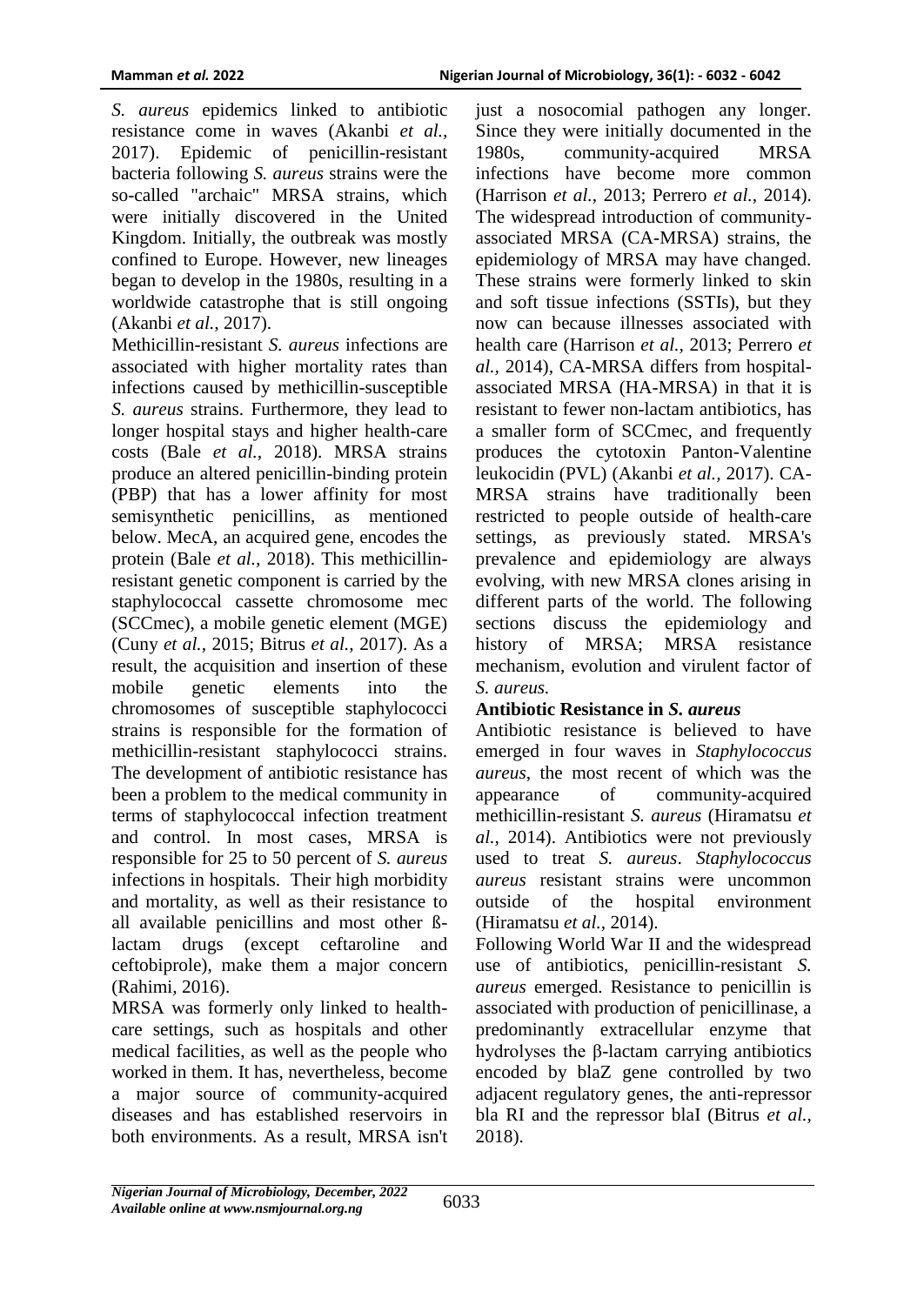Regardless of the environment, the vast majority of *Staphylococcal* isolates now develop penicillinase. The gene for lactamase, as well as other antimicrobial resistance genes, is located on a large plasmid (genes for gentamycin and erythromycin), and resistance to penicillin is spread primarily through the spread of resistance strains. It started in hospitals and then spread to the general public (Bitrus *et al.,* 2017).

Since the introduction of methicillin in 1959, the prevalence of penicillin-resistant *S. aureus* has decreased (Bitrus *et al.,* 2018). However, methicillin-resistant *S. aureus* was discovered less than a year after its launch (Bitrus *et al.,* 2017; Rasheed and Hussein, 2020). Antibiotic use in animals for therapeutics, food processing, and disease prevention, in addition to human use, has contributed to antibiotic resistance in humans (Ndi and Barton, 2012). Antibiotics delivered in inadequate doses to foodproducing animals can cause bacterial resistance in livestock, increasing the risk of resistant bacterial strains crossing species boundaries, particularly in livestock imported from countries where antibiotics are used carelessly (Bitrus *et al.,* 2017; Rasheed and Hussein, 2020).

The combination of antibiotic resistance and high virulence makes *S. aureus* a dangerous pathogen. *S. aureus* exchanges antibiotic resistance-coding genetic material and virulence determinants amongst strains and other species such as *S. epidermidis* suggest an emerging hyper virulent, multidrugresistant superbug (Davies and Davies, 2010).

As a "superbug" *S. aureus* has higher morbidity and mortality due to multiple mutations encoding it with high levels of resistance to different antibiotic classes specifically recommended for their treatment. The *Staphylococcal* genome's complexity and maturity have enabled it to modify and adapt to a variety of situations, including exposure to a new antibiotic, adherence to a clinical device, and transition

from an animal to a human host (Humphreys, 2012).

*Staphylococcus aureus* is unlikely to show a change in sensitivity to a drug administered for a single short course, unless the mutation rate of resistance to that drug is very high, like in the case of streptomycin (aminoglycoside) and erythromycin (macrolide) (Rahimi, 2016).

*Staphylococcus aureus* is less sensitive to erythromycin than *Pneumococci* or *haemolytic Streptococci* and rapid development of resistance has been observed, especially of *Staphylococci* in vitro (Rahimi, 2016). It was noticed in vivo that resistance is usually not a serious clinical problem with short course of treatment with erythromycin but resistance is more likely to develop with prolonged use.

# **Epidemiology and History of MRSA**

In 1961, methicillin was introduced as the first semisynthetic penicillinase-resistant penicillin. Following its publication, reports of methicillin-resistant isolates surfaced (Turner *et al.,* 2019). Clinicians have been concerned about Methicillin-resistant strains are becoming more common. *S. aureus* is resistant to the antibiotic methicillin. Methicillin-resistant *S. aureus* (MRSA) infections have a greater clinical outcome than methicillin-sensitive *S. aureus* infections. Infections caused by *Staphylococcus aureus* (MSSA) (Gnanamani *et al.,* 2017). MRSA clones spread quickly across foreign boundaries after being discovered in a British hospital (Oliveira *et al.,* 2018; Bitrus *et al.,* 2018). When these uncommon MRSA clones are discovered in a new setting, they rapidly spread, leading to the formation of resident clones and an increase in the number of nosocomial infections (Plano *et al.,* 2011; Gnanamani *et al.,* 2017).

MRSA isolates, including penicillin-resistant strains, contain antimicrobial resistance genes (Malachowa and DeLeo, 2010). In the same way that penicillin resistance spread in the 1940s, MRSA is spreading now.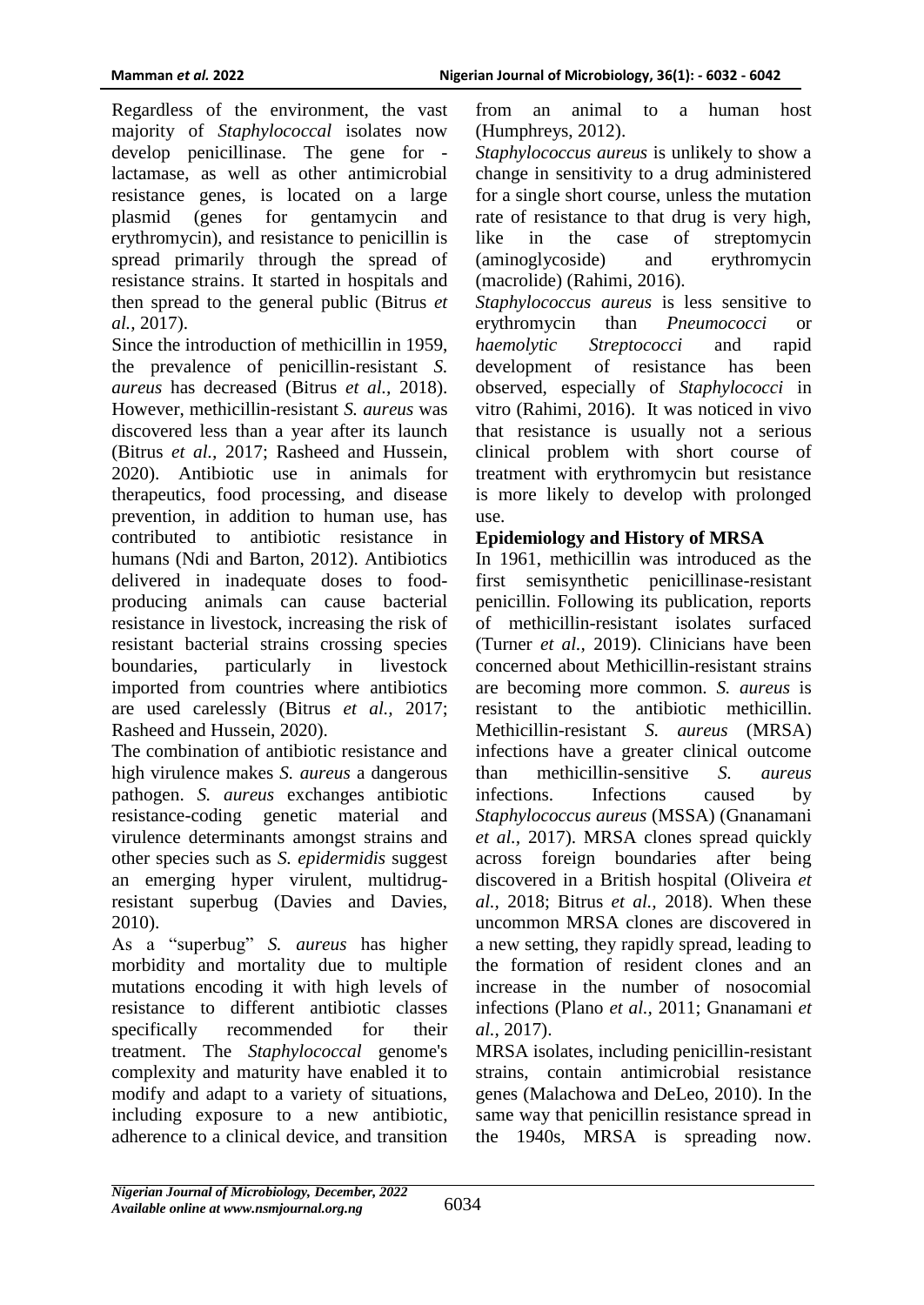In the 1960s, methicillin resistance was first discovered in hospitals and it is becoming more well-known among the general public (Kandala *et al.,* 2017). While many of these diseases occurred in patients who had previously visited a hospital, the number of patients who had never visited a hospital has recently increased (Kandala *et al.,* 2017). Both rural and urban patients have been identified with these community-based infections (Kandala *et al.,* 2017; Tong *et al.,* 2015).

MRSA's evolutionary origins are unknown, and there is no agreement on nomenclature, the number of major MRSA clones, or the relationship between clones identified in different countries (Brurec *et al.,* 2011). Over 3,000 MRSA isolates from various regions of the world were characterized by Oliveira *et al.* (2018), just a few disease clones, namely the Iberia, Brazilian, Hungarian, New York/Japan, and Paediatric clones, have been confirmed worldwide. This suggests that acquisition of the *Staphylococcal* cassette chromosome SCC mec, the mobile genetic elements harboring the mecA gene that confer methicillin resistance, has been a rare event (Brurec *et al.,* 2011).

The evolutionary changes of MRSA have resulted in its continuing threat to public health. The rising prevalence of MRSA infections in hospitals has resulted in a rise in the use of vancomycin, the last antibiotic that MRSA strains were reliably susceptible to (Howden *et al.,* 2011; Raymund *et al.,* 2013).

### **Evolution of MRSA**

Our understanding of MRSA evolution has been greatly helped by the development of molecular methods that classify both the methicillin resistance determinants and the strain phylogeny (evolutionary history) (Bitrus *et al.,* 2018).

MRSA strain identification based on sequences of seven housekeeping genes (Brurec *et al.,* 2011) and whole genome typing techniques, such as amplified fragment length polymorphism (AFLP), which records nucleotide sequence variation, insertions, and deletions across the genome (Taylor *et al.,* 2020) have provided convincing molecular epidemiological evidence that MRSA and *S. aureus* as a species developed predominantly through clonal transmission (Wolk *et al.,* 2009; Taylor *et al.,* 2020).

Horizontal migration of DNA from other strains or organisms, on the other hand, has been reported and it's thought to play a role in the growth of *S. aureus* resistance (Brurec *et al.,* 2011). This horizontal transfer is brought about mainly by events (Brurec *et al.,* 2011). It is believed that, MRSA strains have emerged as a result of the introduction of the wide mobile genetic factor *SCC* mec (*Staphylococcal* Cassette Chromosome methicillin-resistant *S. aureus*) into a methicillin-resistant *S. aureus* strain (Bitrus *et al.,* 2018; Taylor *et al.,* 2020).

# **Methicillin Resistance Mechanism**

The mecA gene, which is found on the chromosome, is required for methicillin resistance (Oliveira *et al.*, 2018). Penicillin binding protein 2a is a protein that binds to penicillin (PBP2a, also known as PBP21) is a 78-kilodalton protein that is synthesized by mecA. PBPs are membrane-bound enzymes that catalyze the transpeptidation reaction required for peptidoglycan chain crosslinking (Li *et al.,* 2011; Oliveira *et al.,* 2018). They have behavior that is close to that of serine proteases, from which they seem to have descended. It has a poor affinity for -lactam antibiotics because of this; PBP2a serves as a stand-in for the other PBPs, allowing *Staphylococci* to tolerate large concentrations of them. A soluble PBP2a derivative's crystal structure has been established in some experiments, implying that methicillin resistance confers resistance to all -lactam antibiotics. PBP2a's active site is distinct from that of other PBPs in that it prevents all -lactams from binding allowing the transpeptidation reaction to proceed (Cheung *et al.,* 2021). Methicillin resistance is phynotypic, this means that each MRSA strain has a different proportion of bacteria that grow at various methicillin concentrations (Cheung *et al.,* 2021).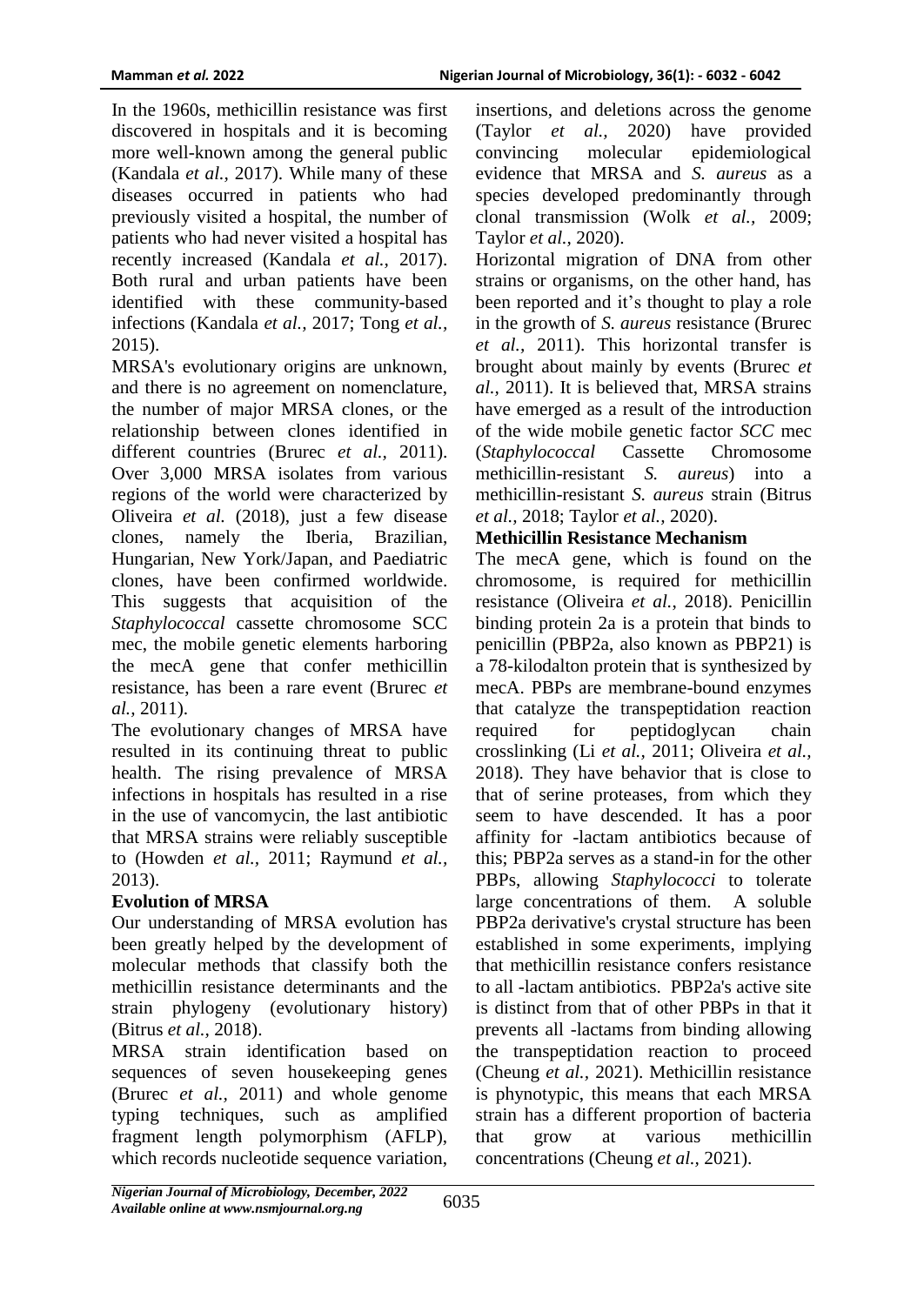In certain MRSA strains, homologues of the blaz regulatory genes control resistance expression in the same way that the genes blaR1 do. The mecA response to -lactam antibiotics is regulated by these genes, mecI and mecRI, while blaI control the blaZ response to penicillinblaI regulate the blaZ response to penicillin, the mecA response to -lactam antibiotics is regulated by these genes, mecI and mecRI. MRSA strains, either mecI or blaI must be involved, implying that this is a defense mechanism to avoid toxin protein overproduction (Cheung *et al.,* 2021). The fem genes are another group of genes involved in crosslinking peptidoglycan strands and leading to methicillin resistance heterogeneity (factor important for methicillin resistance) (Cheung *et al.,* 2021).

Most clinical isolates display under routine culture conditions, there is a heterogeneous pattern of resistance. Under certain culture conditions, such as incubation at 300°C or growth in hypertonic culture medium supplemented with Nacl or sucrose, heterogeneous strains may appear homogeneous (i.e., at 50mg of methicillin per ml, 1% or more of the cell develops) (Brown *et al.,* 2012). Incubation at 37°C to 43°C or the addition of EDTA (PH 5.2) favors a heterogeneous pattern and has the potential to completely eliminate resistance.

Methicillin resistance expression variations with various cul ture conditions are considered to be intermittent and phenotypic. Methicillin resistance express is seen in the borderline (or low level) methicillin-resistant strains of *S. aureus*. Methicillin MICs equal to or just above the susceptibility break point (e.g. Oxacillin MICs of 4.8 mg/ml) define such borderline methicillin resistance (BORSA) strains (Cheung *et al.,* 2021). BORSA strains containing mecA develop PBP2a and are highly heterogeneous methicillin resistant strains. These strains have a small

number of cells that are resistant to the drug and can spread at high concentrations (Cheung *et al.,* 2021).

BORSA that lack the mecA gene fall into the second group. This can be distinguished from extremely heterogeneous mecApositive BORSA strains phenotypically by the absence of highly resistant clones in the population of cells (Brown *et al.,* 2012). The hypothesis is that BORSA in mecA negative strains is either as a result of modification of normal PBP genes or overproduction of *staphylococcal* β-lactamase (Brown *et al.,* 2012).

*Staphylococcus aureus* is resistant to the antibiotic methicillin. *S. aureus* is resistant to the antibiotic methicillin. The penicillin binding protein of *S. aureus* is special (PBP2a). *S. aureus* chromosome contains the mecA gene. PBP2a is coded by *S. aureus.* a 76-kDa penicillin binding protein. The mec factor (40-60kb) isolates aureus (also referred to as PBP21). *S. aureus* has been proposed as the origin of the mecA gene (Chakraborty *et al.,* 2011). Although the mechanism by which this species acquires genes is unclear, two genes on the mec portion of one isolate, ccrA and ccrB, have been discovered to make recombinase proteins that can remove and replace the mec element on the chromosome (Chakraborty *et al.,* 2011; Magiorakos *et al*., 2012). PBP2a shares the common structure motifs associated with penicillin binding with other PBPs, however, it has a lower tolerance for -lactam antibiotics. As a result, PBP2a remains active, maintaining peptidoglycan glycan crosslinking, even at therapeutic methicillin levels, Other PBPs' transpeptidational activities would be inhibited. Crosslinking is significantly reduced in cells grown in the presence of methicillin. PBP2a cannot fully compensate for the other PBPs. The cell's survival is, however, ensured by the minimal degree of crosslinking.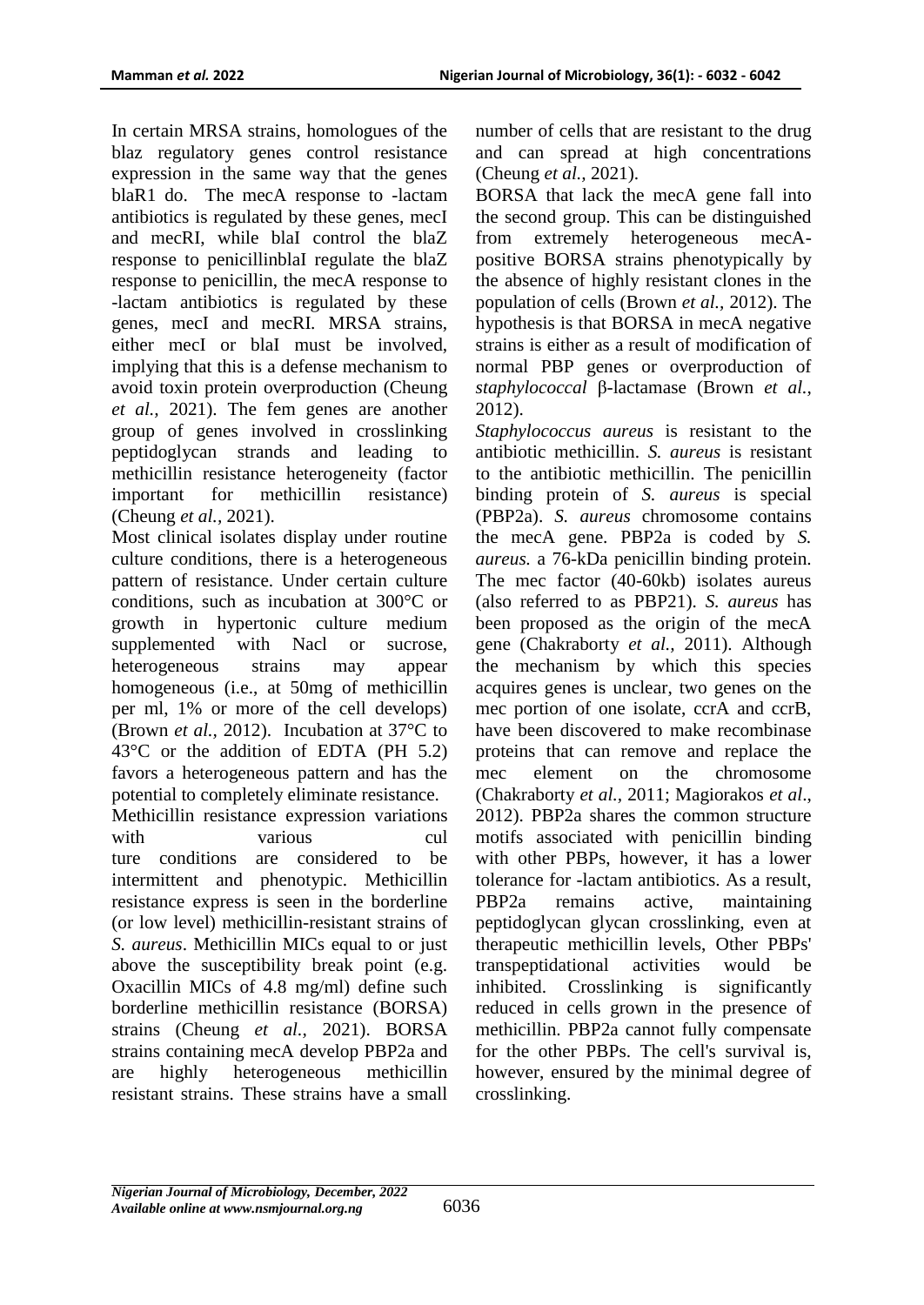#### **Altered penicillin Binding Protein (PBP2a)**

MRSA vary generally from methicillinsensitive *S. aureus* isolates by the existence of the mecA gene, which encodes the 76 KDa penicillin binding protein, PBP2a can be located on the mec element's chromosome, which is a 40-60kb foreign DNA stretch (also referred to as PBP21). The mecA gene is believed to originate in *S. aureus* (Bitrus *et al.,* 2018), ccrA and ccrB, two genes located on the mec element of one isolate, code for recombinase proteins that can remove and integrate the mec portion into the chromosome (Chakraborty *et al.,* 2011). PBP2a, like other PBPs, has penicillin-binding motifs in its structure, on the other hand, has a low ffinity for -lactam antibioticsPBP2a is active at therapeutic methicillin concentrations, which would otherwise inhibit other PBPs' transpeptidational activities, preventing peptidoglycan crosslinking. Crosslinking is significantly reduced in cells grown in the presence of methicillin, PBP2a is unable to fully compensate for the other PBPs. On the other hand, a low level of crosslinking is adequate to ensure cell survival (Chakraborty *et al.,* 2011).

### **Expression of PBP2a Regulation**

Two genes, mecR1 and mecI, are found on the *Staphylococcal* hromosome are located next to mecA and are co-transcribed in a different way than mecA. MecR1 (membrane bound signal transduction protein) is produced by the mecR1 gene, while mecI (transcriptional regulator) is produced by the mecI gene (MecI). The promoters of these genes, as well as an operator region containing the -10 sequence of mecR1, are located between mecA and mecR1 (Bitrus *et al.,* 2017). MecR1 and MecI have protein sequences that are very similar to B1aR1 and B1aI, which are involved in the plasmid-mediated *Staphylococcal* -lactamase gene, blaZ, inducible expression. The B1aR1 and BlaI genes are arranged similarly to those of the mecA system, implying that mecA may have

inherited the blaZ system's regulatory genes at some stage (Sowash *et al.,* 2014). BlaI will regulate PBP2a expression because the operator regions are close enough (Shibabaw *et al.,* 2013).

When BlaR1 and BlaI are present, as they often are in clinical MRSA isolates, PBP2a expression is typically induced by a plasmid containing the blaZ regulatory genes (Shibabaw *et al.,* 2013).

The inducible -lactamese speech signaling mechanism has been deciphered (Shibabaw *et al.,* 2013). BlaI is a DNA-binding protein that forms a homodimer with the operator region and prevents blaZ and BlaR1-blal from trancribing RNA. In the absence of a lactamase antibiotic, -lactamase is expressed at low levels. Using a penicillin-binding extracellular domain, Bla1 recognizes the lactam and transmits the signal to the cytoplasmic membrane through a second intercellular zinc metalloprotease signaling domain. As the intracellular zinc metalloprotease domain of BlaR1 binds to beta-lactam, it converts from an inactive proenzyme to an active protease (Bitrus *et al.,* 2017). Blal is thought to be cleaved by the active form of BlaR1 either resulting in fragments that are unable to form dimers or bind DNA, either directly or indirectly (Bitrus *et al.,* 2018). Transcription of both blaZ and blalR1-blal can begin without Blal bound to the operator site, and -lactamase synthesis can confer -lactam resistance. Another gene product, BlaR2, regulates lactamse synthesis as well, though its function is unknown. It's still unclear whether or not other proteins are involved in the signaling mechanism. In isolates carrying the normal regulatory genes (mecA and mecR1-mecI), PBP2a expression is not strongly inducible, and induction is much slower (15 minutes for -lactmase expression vs. up to 48 hours for PBP2a synthesis), unlike -lactmase synthesis. This is because MecI controls mecA transcription very tightly (Shibabaw *et al.,* 2013), and most pre-MRSA isolates, while carrying the mecA gene, are methicillin-resistant.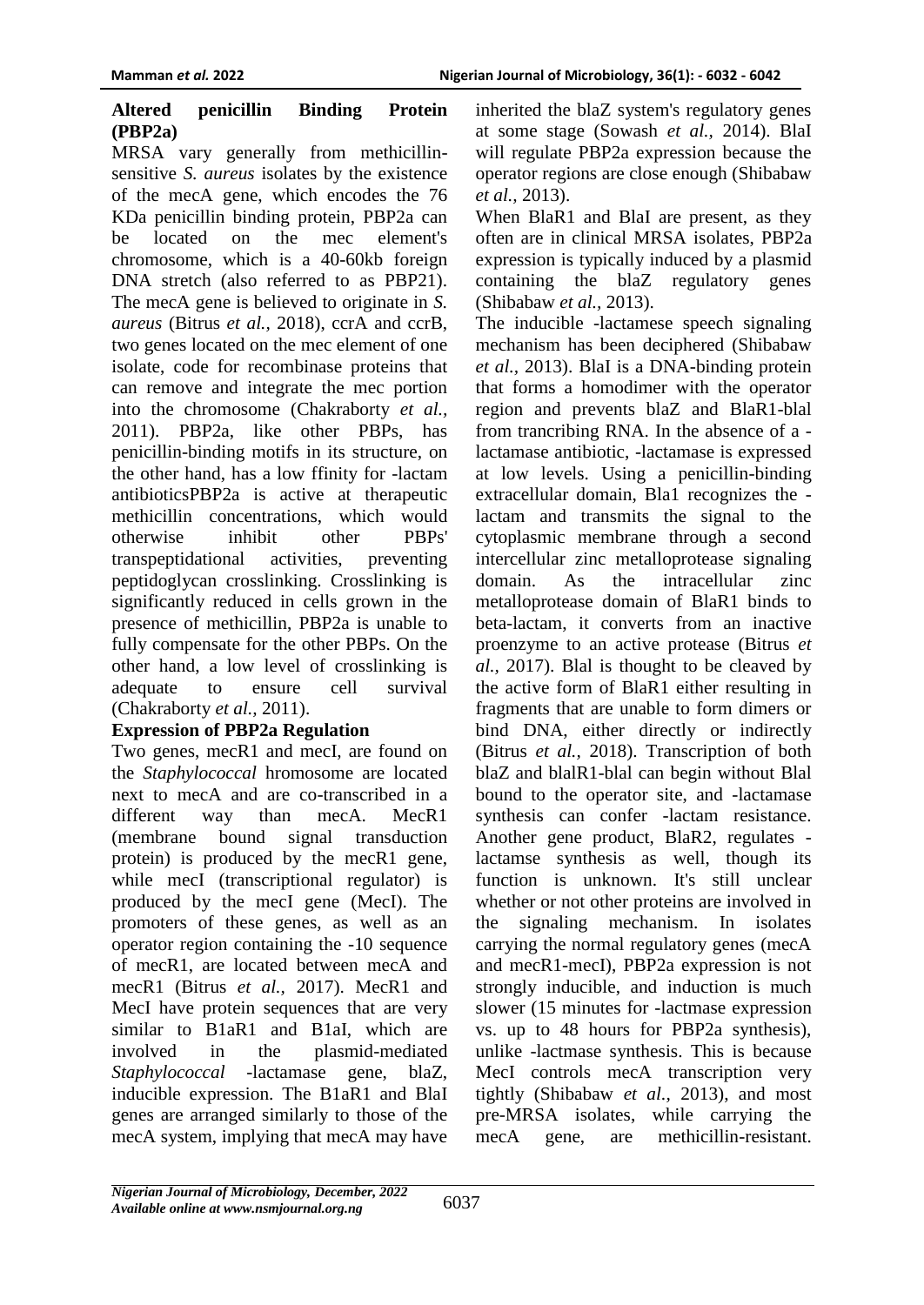Methicillin-resistant *S. aureus* has emerged as a result of antibiotic use. selective strain on *aureus* mutated strains of *S. aureus* or deletions in the promoter operator regions of the mecI or mecA genes, resulting in an inactive repressor and constitutive PBP2a expression (Shibabaw *et al.,* 2013; Bitrus *et al.,* 2018).

#### **Virulence Factors of** *S. aureus*

Toxin production or direct invasion and degradation of tissue are two ways that *S. aureus* causes disease. *Staphylococcus aureus* causes some diseases include impetigo, *staphylococcal* scalded skin syndrome *(SSSS), Staphylococcal food poisoning, and Toxic Shock Syndrome (TSS).*  Other diseases are caused by the species spreading, resulting in abscesses and tissue destruction (Bitrus *et al.,* 2017).

#### **Beta toxin**

The majority of *S. aureus* strains ß toxin, also known as Sphingomyelinase C is a heat-labile 35 KDa enzyme found in *S. aureus*. This enzyme s toxic to erythrocytes, leukocytes, macrophages, and fibroblasts, among other cells, and has sphingomyelin and lysophosphatidylcholine specificity. In susceptible cells, it catalyzes membrane phospholipid hydrolysis, with the amount of sphingomyelin exposed on the cell surface determining the degree of lysis. The differences in toxin sensitivity between organisms are thought to be the result of this. The development of beta-toxin is influenced by the species. The erythrocytes of sheep, cows, and goats are most vulnerable. Human erythrocytes are the most responsive, Murine and canine erythrocytes were next, followed by human erythrocytes. The amount of sphingomyelin in the membrane affects the erythrocytes' sensitivity. The function of ß toxin in human disease is unknown, when paired with a toxin; it is thought to be linked to tissue deterioration and abscess formation in *staphylococcal* diseases (Cheung *et al.,* 2021).

#### **Gamma-toxin**

Gamma-toxin can lyze human, erythrocytes from sheep and human lymphoblastic cells and rabbits were used in the study. Toxins with two components, the Hlg and luk PV loci code for bicomponent toxins such as gamma-toxin, leukocidin, and other bicomponent toxins. In this class of toxins, two proteins function together: one S (LukS-PV, H1gA, or H1gC) and one F (LukS-PV, H1gA, or H1gC) (LukS-PV, H1gA, or H1gC). (H1gA, H1gC, or LukS-PV). (H1gA, H1gC, or LukS-PV) (LukF-PV or HIgB), which are distinguished by their ionexchange chromatography mobility (slow or fast). The prototype bicomponent toxins are Panton-Valentine leukocidin (PVL) and gamma-toxin. LukS-PV and LukF-PV are PVL S and PVL F and F elements, respectively. H1gA and H1gB are the S and F components of gamma-toxin, respectively (Cheung *et al.,* 2021). The F and S components must bind in a specific order for synergistic function. On erythrocytes, gamma-toxin causes H1gB (F) to bind first, then HIgA (S), resulting in the formation of a pore (Cheung *et al.,* 2021).

### **Delta toxin**

Almost every strain of *S. aureus*, as well as the majority of other Staphylococci, produces 6 toxins a 3 KDa polypeptide. The toxin affects erythrocytes, other eukaryotic cells, Cell membrane structures, organelles, spheroplasts and protoplasts, and certain mammalian cells. The non-specific membrane toxicity of the toxin backs up the hypothesis that it acts like a surfactant, disrupting cellular membranes in a detergent-like manner. When used at high concentrations, in laboratory animals, it has also been stated to be dermonecrotic and lethal. Phospholipids block the function of delta-toxin (Charaborty *et al.*, 2011). The hlg gene generates a 26-residue long peptide that peaks at the end of the exponential growth cycle and can be purified in a number of ways (Cheung *et al.,* 2021).

Neutrophils, monocytes, lymphocytes, and erythrocytes have various toxin affinities (Charaborty *et al.*, 2011).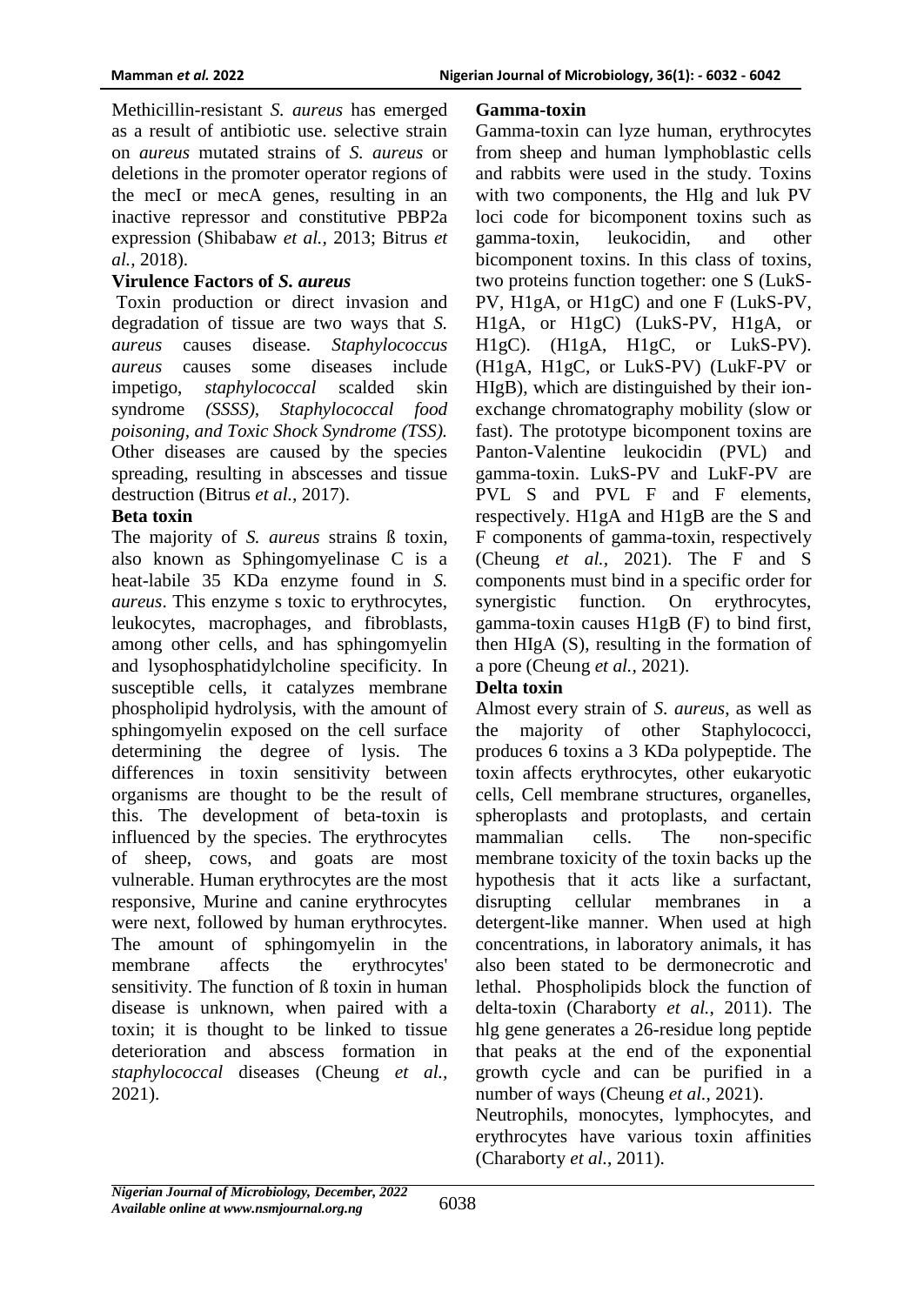By allowing pores in the membrane to form, the toxin causes erythrocytes and other mammalian cells to lyse. Human and canine strains of *S. aureus* express at least two different variants of 6 toxin. aureus is the scientific name for the bacteria *S. aureus*. *S. aureus* are just 62% identical immunologically (Cheung *et al.,* 2021).

### **Leukocidin**

*S. aureus* has the ability to produce a toxin that targets polymorphonuclear leukocytes. Leukocidin can be a virulence factor since phagocytosis is a key defense against *Staphylococcal* infection. The fact that it can destroy leukocytes gives it its name (of which neutrophils are one type). PVL is made up of two proteins: S and F. In that it binds to GM1 gangliosides, the S portion is close to the B element of an A-B toxin. Both, however, have enzymatic activity and are active in the metabolism of phospholipids and phosphatidylinositol. In eukaryotic cells, phosphatidylinositol, an essential signaling molecule, regulates a range of cellular processes. As a consequence, it appears that this twocomponent toxin disrupts normal cellular functions by changing phospholipid metabolism (Charaborty *et al.*, 2011; Cheung *et al.,* 2021). According to most studies, the S portion binds first and then forms pores, the PVL's two components bind to human neutrophils in a particular order (Cheung *et al.,* 2021).

### **Exfoliative toxins A and B**

Exfoliative toxin A (ETA) and exfoliative toxin B (ETB) are two serologically distinct exfoliative toxins that have been identified (ETB). These toxins cause SSSS, at the desmosomes, skin layers are separated intraepidermal and is most commonly seen in newborns. The illness starts with a generalized erythema near the mouth that quickly spreads across the body. The epidermal layer wrinkles irreversibly when the skin is gently rubbed, resulting in the classic positive Nikolsky symbol Wide flaccid sterile bullae occur later, leading to the stratum granulosum layer being

separated. It takes 7 to 10 days from the start of the illness to complete recovery. There are no long-term scars on the skin, and the toxins that cause the infection are not toxic to the host (Cheung *et al.,* 2021).

### **Toxin-1 in toxic shock syndrome**

Fever, hypotension, and rash, as well as desquamation and multiple organ system involvement, are all symptoms of TSS. It is brought about by a toxin. Toxic shock syndrome toxin-1 (TSST-1) is an exotoxin developed by some *S. aureus* strains in a rabbit model; *S. aureus* can mimic many of the clinical symptoms of TSS. It was previously known as enterotoxin F and pyrogenic exotoxin C (there is no rash or desquamation). While not all *Staphylococcal* isolates from TSS patients tested positive for enterotoxin B, the vast majority did. This second toxin's role in TSS is unknown. Coagulase-negative *staphylococci* may also produce TSS (Chakroborty *et al.,* 2011).

### **Capsule**

*Staphylococci* cultured in vitro seldom have a polysaccharide layer that fits loosely (slime layer), but it is thought to be more normal in vivo. *S. aureus* clinical isolates account for more than 90% of all *S. aureus* isolates. Capsular polysaccharides generated by *S. aureus*. In *S. aureus*, eleven capsular serotypes have been described. The most common cause of infection is *Staphylococcus aureus,* serotypes 5 and 8 of *Staphylococcus aureus* (Chakroborty *et al.,* 2011; Cheung *et al.,* 2021). The colony morphology can also be used to split these capsules into two classes. On solid medium, serotype 1 and 2 capsules are mucoid, and the strains that make them are heavily encapsulated. Microcapsules, which have a thin capsular layer and grow in non-mucoid colonies on solid medium, make up the rest of the serotype 3 to 11 capsules. Antiphagocytic virulence factors have been discovered, such as mucoid-type capsules that mask C3b accumulated on bacterial cell walls and prevent it from being recognized receptors on phagocytic cells (Chakroborty *et al.,* 2011; Cheung *et al.,* 2021).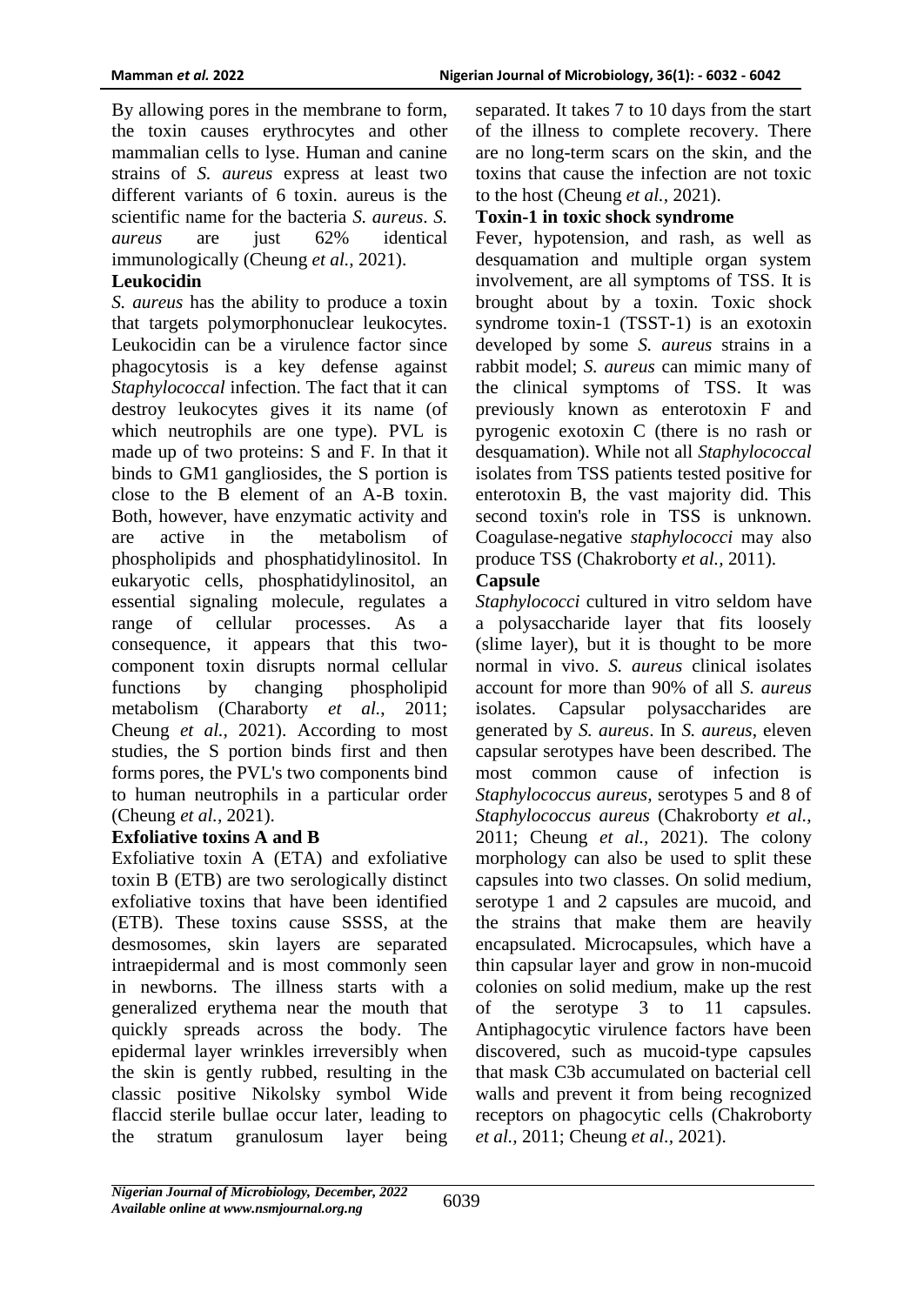The capsule defends the bacteria against polymorphonuclear leukocytes and prevents mononuclear cell proliferation after mitogen exposure. Bacterial adhesion to catheters and other synthetic materials is also made easier. Examples include Grafts, shunts, prosthetic valves, and joints are all examples of grafts. This property is especially essential for coagulase-negative *staphylococci* survival, which are relatively virulent (Chakroborty *et al.,* 2011).

The ability of *S. aureus* Microcapsuledeficient strains to induce experimental infective endocarditis (IE) has been demonstrated, It means that the microcapsule can obscure essential cell wall proteins expressed on the cell surface that are involved in IE pathogenesis (Cheung *et al.,* 2021).

# **Protein A**

Protein A is evenly coated on the surface of most *S. aureus* strains (except those that are coagulase-negative). This protein binds to the peptidoglycan layer covalently and Immunoglobulins (Ig) IgG1, IgG2, and IgG4 bind to the Fc receptor, effectively preventing antibody-mediated immune clearance. Protein A's function in *Staphylococcal* infections isn't entirely clear. Protein A can obstruct opsonized bacteria

# **REFERENCES**

- Akanbi, O. E., Njom, H. A., Fri, J., Otigbu, A.C and Clarke, A. M. (2017). Antimicrobial Susceptibility of *Staphylococcus aureus* Isolated from Recreational Waters and Beach Sand in Eastern Cape Province of South Africa, International *Journal of Environmental Resources and Public Health*, 14, 1001-1019.
- Bale, M. I., Babatunde, S. K., Adedayo, M. R., Ajiboye, A. E. and Ajao, A. T. (2018). Characterization of Methicillin-resistant *Staphylococcus aureus* isolates from apparently healthy individuals. *African Journal of Clinical and Experimental Microbiology*, 20 (1), 17-24.
- Bitrus, A. A., Peter, O. M., Abbas, M. A. and Goni, M. D. (2018). *Staphylococcus aureus*: A review of antimicrobial resistance mechanisms. Veterinary

phagocytosis by binding IgG to receptors on the host cell. Antibodies can bind to extracellular protein A, forming specific antibodies that are then consumed by the complement system (Chakraborty *et al.,* 2011; Foster, 2016).

Endocarditis, pneumonia, empyema, and osteomyelitis are all examples of skin infections and septic arthritis is only a few of the diseases that can be caused by it, bacterial adherence to von Willebrand factor is mediated by protein A. When a foreign body is present, substantially less staphylococci are required to cause disease, such as a splinter, catheter, shunt, prosthetic valve, or joint (Foster, 2016; Cheung *et al.,* 2021).

### **Conclusions**

Methicillin resistant *S. aureus,* a highly virulent and difficult-to-treat "superbug," can alter its gene content and expression to produce new strains with increased virulence and colonization ability. MRSA is currently regarded an urgent threat to public health because it is an extremely adaptable disease with a shown ability to build resistance.

### **Conflicts of Interest**

The authors declare that they have no conflicts of interest.

> sciences: *Research and Reviews*, 4(2), 11- 23.

- Bitrus, A. A., Zunita, Z., Bejo, S. K., Othman, S. and Nadzir, N. A. A. (2017). In vitro transfer of methicillin resistance determinants mecA from methicillin resistant *Staphylococcus aureus* (MRSA) to methicillin susceptible *Staphylococcus aureus* (MSSA). BMC *microbiology*, 17(1), 83-92.
- Breurec, S., Zrioml, S. B., Fall, C., Boisier, P., Brisse, S., Djibo, G., Etienne, J., Fonkoua, M. C., Perrier-Gros-Claude, J. D., Pouillot, R., Ramarokoto, C. E., Randrianirina, F., Tall, A., Thiberge, J. M. L, aurent, F. and Garin, B. (2011). Epidemiology of Methicillin Resistant *Staph. aureus* Lineages in Five Major African Towns: Emergence and Spread of Atypical Clones. *Clinical Microbiology and Infection,* 17, 160-165.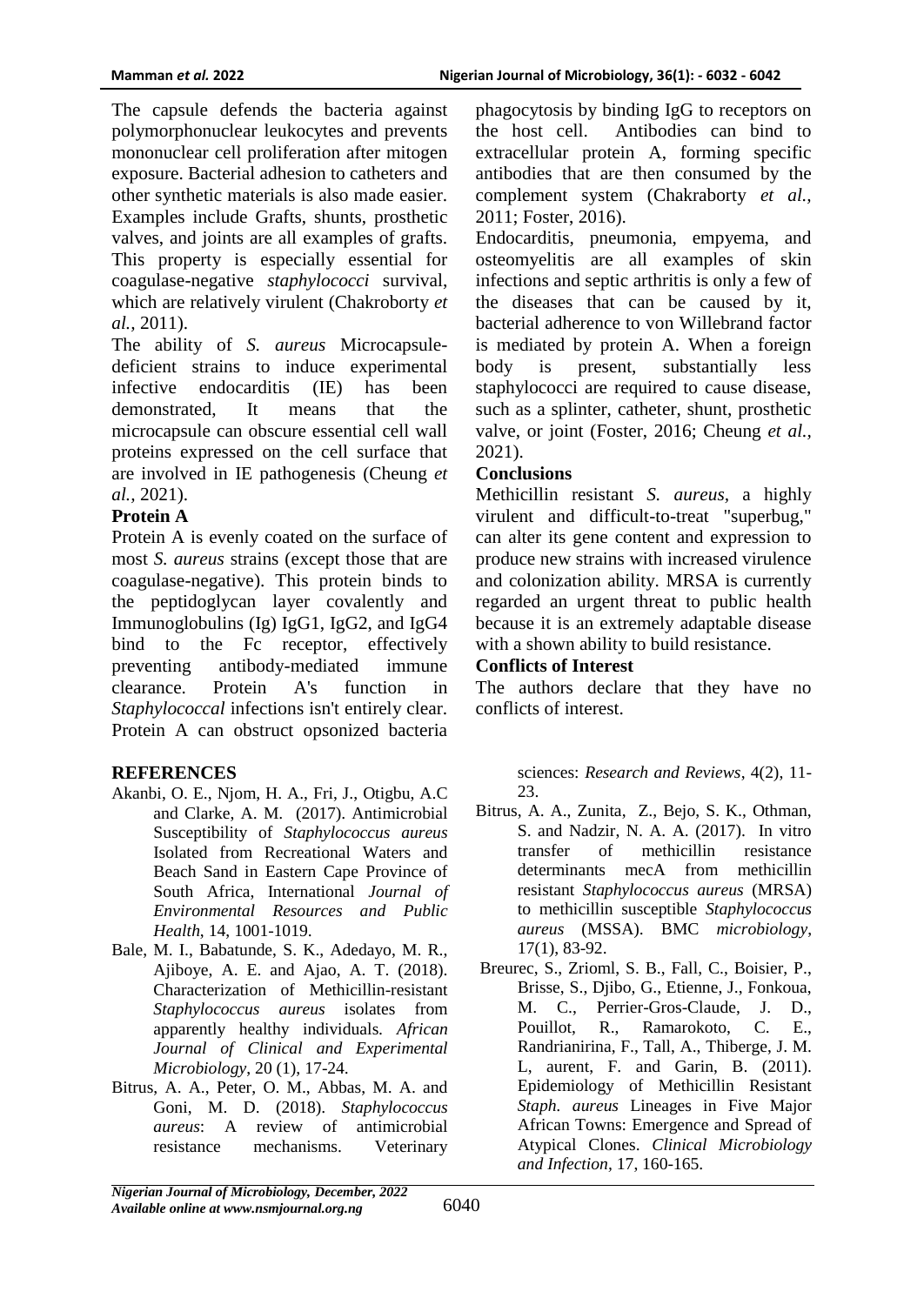- Brown, S., Xiz, G., Luhachack, L., Campbell, J., Meredith, T., Chen, C., Winstel, V., Gekeler,C., Irazoqui, J., Peschel, A. and Walker, S. (2012). Methecillin resistance in *Staphylococcus aureus* requires glycosylated wall teichoic acids. Proceedings of the National academic of sciences USA 109: 18909-18914.
- Chambers, H. F. and Deleo, F. R. (2009). Waves of resistance: *Staphylococcus aureus* in the antibiotic era. *Nature Review Microbiology,* 7,629–641.
- Chakraborty, S. P., Mahapatra, S. K. and Roy, S. (2011). Biochemical characters and antibiotic susceptibility of *Staphylococcus aureus* isolates. *Asian pacific journal of tropical biomedicine*, 1, 212-216
- Cheung, G. Y. C. Bae, J. S. and Otto, M. (2021). Pathogenicity and virulence of *Staphylococcus aureus, Virulence*, 12(1), 547-569.
- Cuny, C., Lothar H., Wieler, W. and Wolfgang, W. (2015). Livestock associated MRSA: The impact on humans. *Antibiotics*, 4, 521-543.
- Davies, J. and Davies, D. (2010). Origins and evolution of antibiotic resistance. Microbiology. *Molecular Biology Review*, 74(3), 417-433.
- Foster, T. J. (2016). The remarkably multifunctional fibronectin binding proteins of *Staphylococcus aureus. European Journal Clinical Microbiology Infectious Disease* 35, 1923–1931. 10.1007/s10096-016-2763-0
- Gitau, W., Moses, M., Moses, M., Beatrice, M. and Titus, M. (2018). Antimicrobial susceptibility Pattern of *Staphylococcus aureus* isolates from clinical specimens at Kenyatta National Hospital. *BMC Research,* 11, 226.
- Gnanamani, A., Hariharan, P. and Paul-Satyaseela, M. (2017). *Staphylococcus aureus*: Overview of bacteriology, clinical diseases, epidemiology. *Antibiotic Resistance and Therapeutic Approach* 2, 17-33.
- Harrison, E. M., Paterson, G. K., Holden, M. T. G., Morgan, F. J. E., Larsen, A. R., Petersen, A., Leroy, S., De Vliegher, S., Perreten, V., Fox, L. K., Lam, T. J. G. M., Sampimon, O. C., Zadoks, R.S., Peacock, S. J., Parkhill, J. and Holmes, M. A. (2013). A *Staphylococcus xylosus* isolate

with a new mecC Allotype. *Antimicrobial Agents Chemotherapy,* 57(3), 1524-1528.

- Hiramatsu, K., Katayama, Y., Matsuo, M., Sasaki, T., Morimoto, Y. and Sekiguchi, A. (2014). Multi-drug-resistant *Staphylococcus aureus* and future chemotherapy. Journal of infection and chemotherapy: official. *Journal of the Japan Society of Chemotherapy,* 20(10), 593-601.
- Howden, B. P., McEvoy, C. R. E, D. L., Chua, L., Gao, W., Harrison, P. F., Bell, J., Coombs, G., Bennett-Wood, V., Porter, J.L., Robins-Browne, R., Davies, J.K., Seemann, T. and Stinear T. P,  $(2011)$ . Evolution of multidrug resistance during *Staphylococcus aureus* infection involves mutation of the essential two component regulator. *PLoS Pathology*, 7(11), 1002- 359
- Humphrey, H. (2012). *Staphylococcus aureus*: The Enduring Pathogen in Surgery. *The Surgeon,* 10(6), 357-360.
- Kandala, N., Abdulateef, M. and Imad, N. (2017). Genotyping of *Staphylococcus aureus* isolates based on Methicillin resistance genes and its relatedness to some putative virulence factors. *Iraqi Journal of Science*, 58,(2A), 626-38.
- Lakhundi, S. and Zhang, K. (2018). Methicillin resistant *Staphylococcus aureus*: molecular Characterization, evolution, and epidemiology. *Clinical Microbiology,* Review 31-18.
- Li, S., Skov, R. L, Hand, X., Larsen, A. R. and Larsen, J. (2011). Novel types of *staphylococcal* cassette chromosome mec elements identified in CC398 methicillin resistant *Staphylococcus aureus*. *Journal of Antimicrobial and Chemotherapy,* 46, 675-603.
- Malachowa, N. and DeLeo, F. R. (2010). Mobile genetic element of *Staphylococcus aureus.Cell and Molecular Life Science,* (18), 3057-3071.
- Magiorakos, A. P., Srinivasan, A., Carey, P. B., Carmeli, Y., Falagas, M. E., C. C. Harbarth, S. Hindier, J. F., Kahlmeter, G., Olsson-Liljequist, B., Peterson, D. L. Pice, L. B., Stalling, J., Struelens, M. J., Vatopoulos, A., Weber, J. T. and Monnet, D. L, (2012). Multidrug-resistant, extensively drug-resistant and pandrugresistant bacteria: An international expert proposal for interim standard definitions